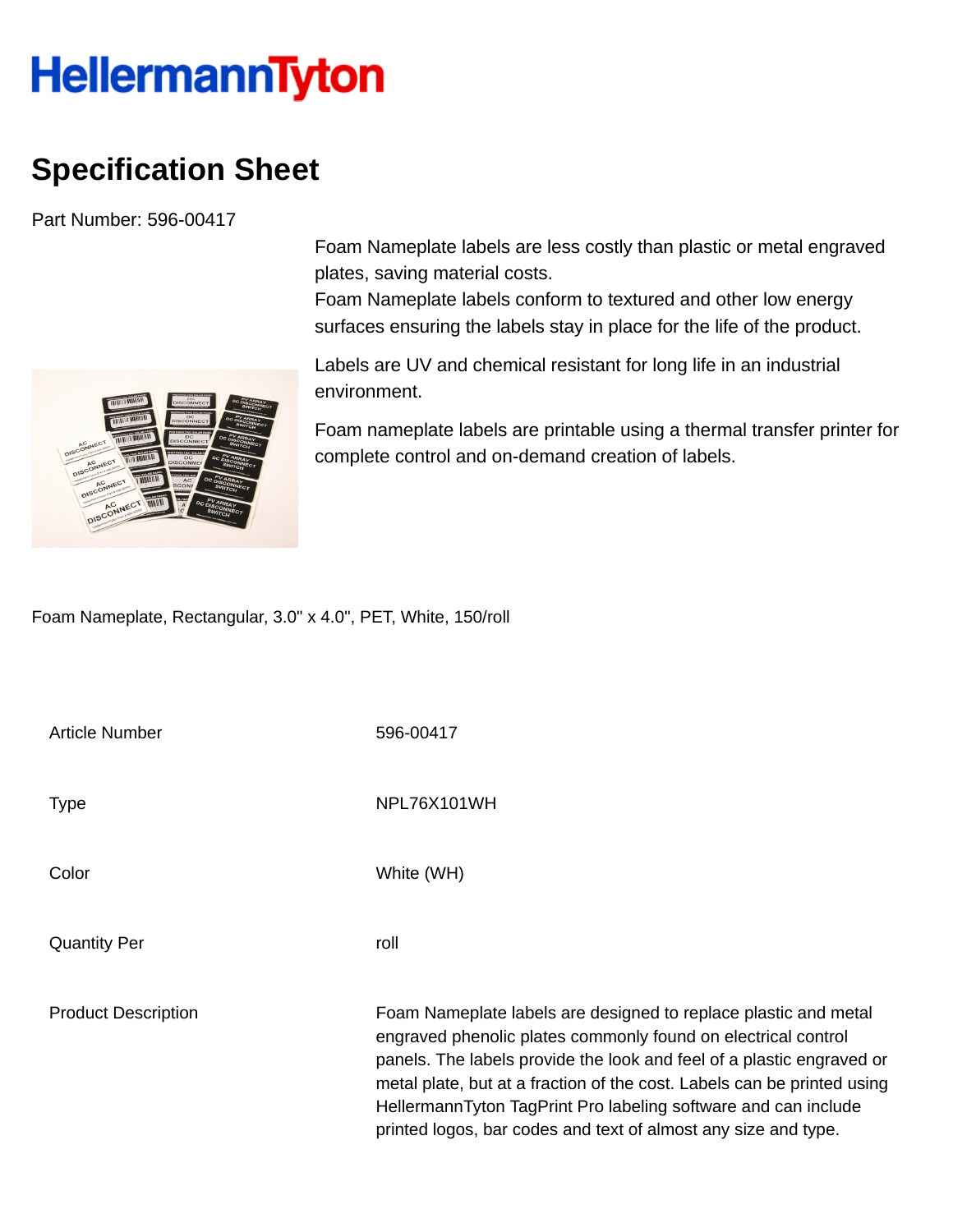| <b>Short Description</b>              | Foam Nameplate, Rectangular, 3.0" x 4.0", PET, White, 150/roll |  |
|---------------------------------------|----------------------------------------------------------------|--|
| <b>Global Part Name</b>               | NPL76X101WH-518-WH                                             |  |
| Width W (Imperial)                    | 3.0                                                            |  |
|                                       |                                                                |  |
| Width W (Metric)                      | 76.2                                                           |  |
| Thickness T (Metric)                  | 64.0                                                           |  |
| Height H (Imperial)                   | 4.0                                                            |  |
| Height H (Metric)                     | 101.6                                                          |  |
| Width of Liner (Metric)               | 81.28                                                          |  |
| Width of Liner (Imperial)             | 3.2                                                            |  |
|                                       |                                                                |  |
| Material                              | Type 518, Polyester Foam (518)                                 |  |
| <b>Material Shortcut</b>              | 518                                                            |  |
| Adhesive                              | Acrylate with base of acrylic foam                             |  |
| Halogen Free                          | Yes                                                            |  |
| <b>Adhesive Operating Temperature</b> | -40°F to +176°F (-40°C to +80°C)                               |  |